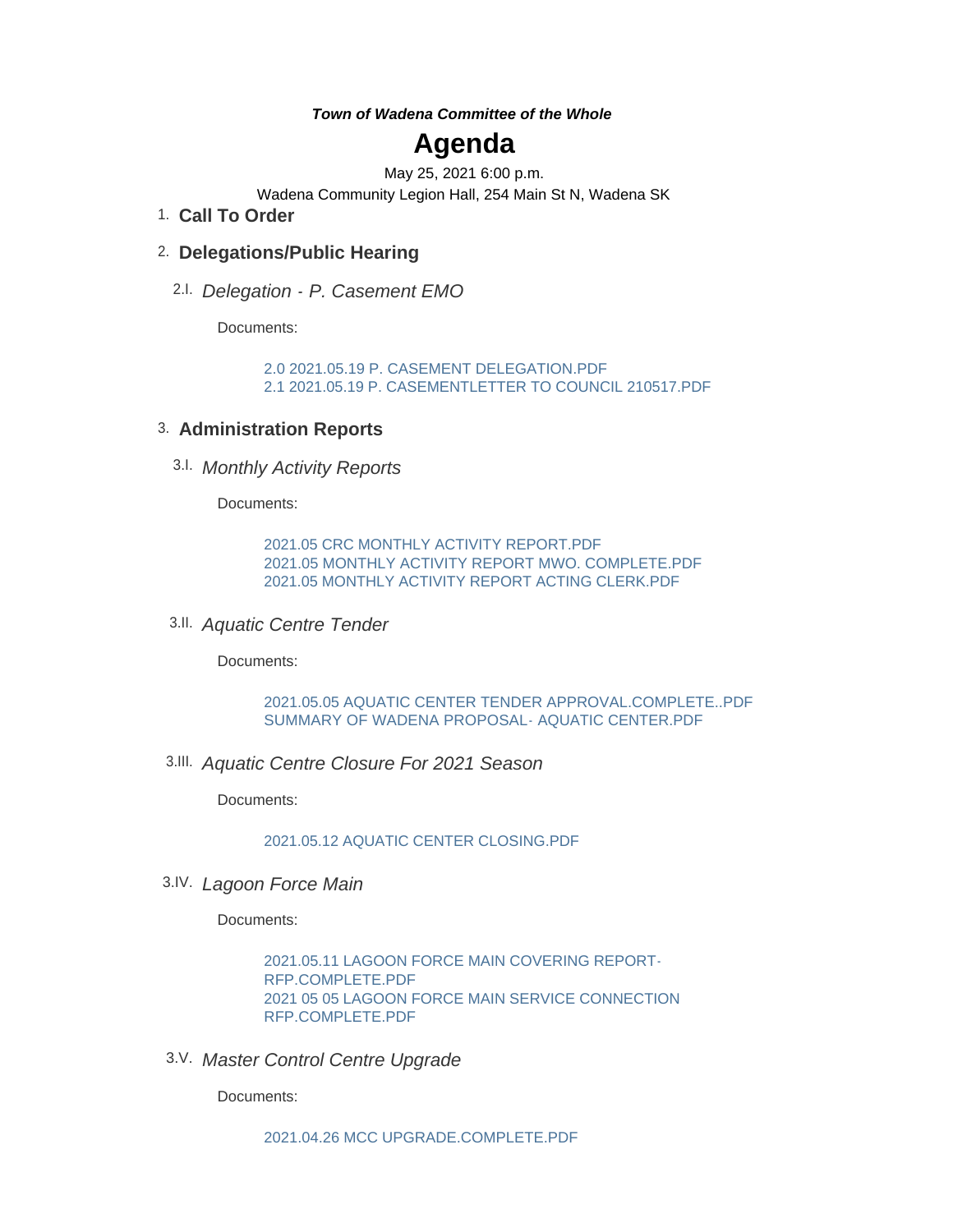## *Water Treatment Plant - Outside Professional Advice Follow Up* 3.VI.

Documents:

[2021.05.04 WTP OUTSIDE PROFESSIONAL ADVICE FOLLOW](http://www.townofwadena.com/AgendaCenter/ViewFile/Item/2665?fileID=3103)  UP.COMPLETE.PDF

*1998 Chevrolet Tender*  3.VII.

Documents:

[2021.04.28 CHEV COVERING REPORT.COMPLETE.PDF](http://www.townofwadena.com/AgendaCenter/ViewFile/Item/2666?fileID=3104) [2021.04.28 CHEV TENDER.COMPLETE.PDF](http://www.townofwadena.com/AgendaCenter/ViewFile/Item/2666?fileID=3105)

*Wadena CO-OP - Sidewalk*  3.VIII.

Documents:

[2021.05.11 WADENA COOP- DETERIORATING SIDEWALKS COVERING](http://www.townofwadena.com/AgendaCenter/ViewFile/Item/2667?fileID=3106)  REPORT.COMPLETE.PDF [SIDEWALK LETTER.PDF](http://www.townofwadena.com/AgendaCenter/ViewFile/Item/2667?fileID=3107)

*MDSI Request* 3.IX.

Documents:

[2021.05.11 MDSI COVERING REPORT. COMPLETE.PDF](http://www.townofwadena.com/AgendaCenter/ViewFile/Item/2669?fileID=3110) [MALLARD LETTER TO COUNCIL.PDF](http://www.townofwadena.com/AgendaCenter/ViewFile/Item/2669?fileID=3111)

*Wadena Daycare* 3.X.

Documents:

#### [2021.05.12 WADENA DAYCARE COVERING REPORT.COMPLETE.PDF](http://www.townofwadena.com/AgendaCenter/ViewFile/Item/2668?fileID=3108) [KOROLCHUK DAY CARE LETTER TO COUNCIL.PDF](http://www.townofwadena.com/AgendaCenter/ViewFile/Item/2668?fileID=3109)

*Table Rental*  3.XI.

Documents:

[2021.05.25 TABLE RENTAL ISSUE REPORT .PDF](http://www.townofwadena.com/AgendaCenter/ViewFile/Item/2673?fileID=3120) [MARIA LEACH LETTER TO COUNCIL.PDF](http://www.townofwadena.com/AgendaCenter/ViewFile/Item/2673?fileID=3121) [ANNE SANDERSON LETTER TO COUNCIL.PDF](http://www.townofwadena.com/AgendaCenter/ViewFile/Item/2673?fileID=3122)

*Sask Lotteries Ineligibility*  3.XII.

Documents:

[2021.05 SASKATCHEWAN LOTTERIES GRANT INELIGIBILITY](http://www.townofwadena.com/AgendaCenter/ViewFile/Item/2671?fileID=3115)  REIMBURSEMENT ISSUE REPORT PDF [SASKATCHEWAN LOTTOS GRANT INELIGIBLILITY](http://www.townofwadena.com/AgendaCenter/ViewFile/Item/2671?fileID=3116)  CORRISPONDENCE.PDF [SASKATCHEWAN LOTTERIES COMMUNITY GRANT PROGRAM](http://www.townofwadena.com/AgendaCenter/ViewFile/Item/2671?fileID=3117)  GUIDELINES CORRISPONDENCE.PDF

*Outdoor Rink Proposal*  3.XIII.